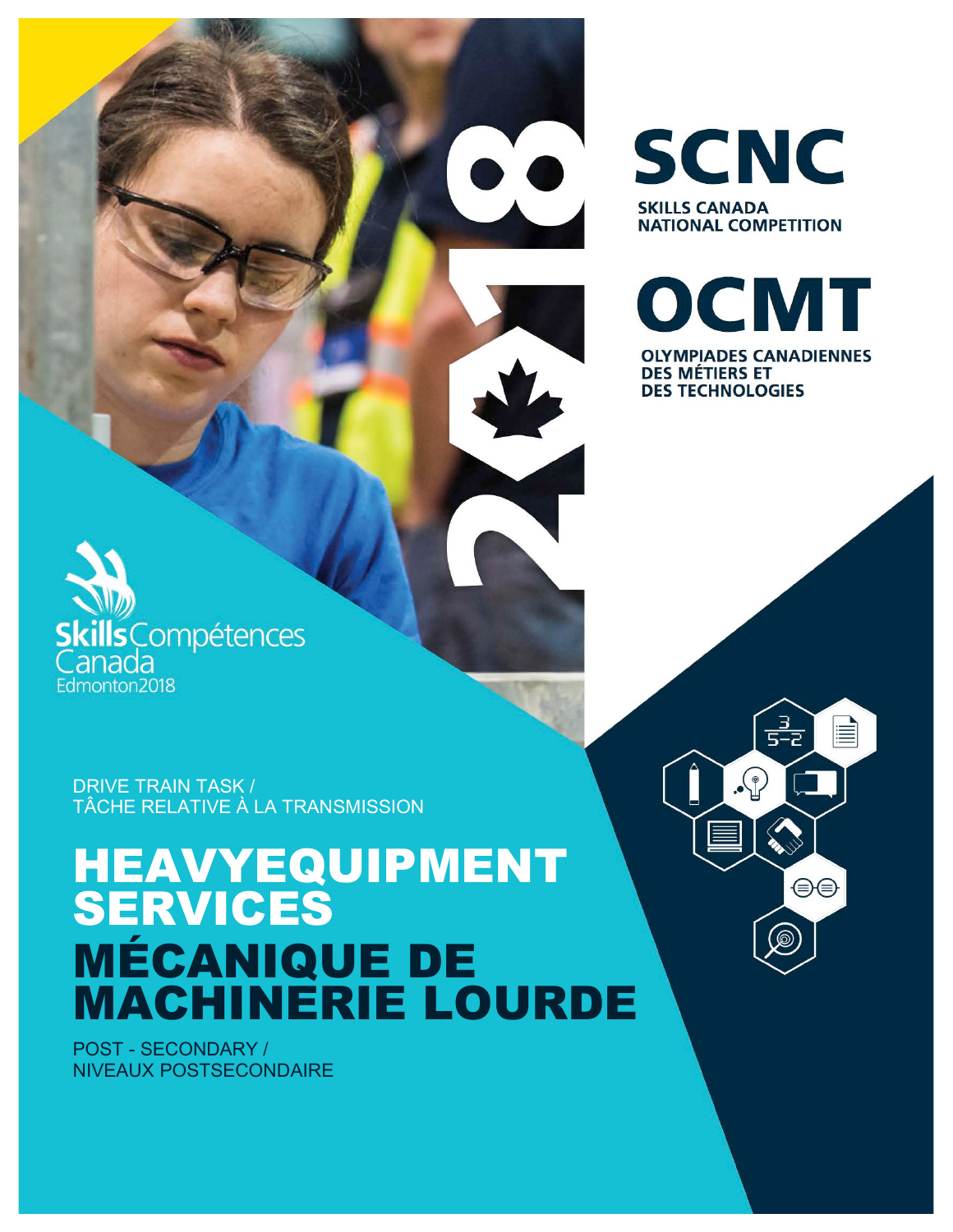

| Competitor number _________________<br>Start time |                                          |                              |
|---------------------------------------------------|------------------------------------------|------------------------------|
|                                                   |                                          |                              |
| <b>Competition Overview</b>                       |                                          |                              |
|                                                   |                                          |                              |
|                                                   |                                          |                              |
|                                                   |                                          |                              |
|                                                   | 2 hours<br>Equipment: Caterpillar loader | Finish time<br><u>Finish</u> |

#### **General Instructions:**

The National Technical Committee (NTC) has all the materials you will need.

If you are unsure about any procedure, you may ask your judge for clarification. Marks may be deducted if the judge decides you should know the procedure.

Before you start, you must go through the following Hazard Assessment with your judge so that you will be able to work safely.



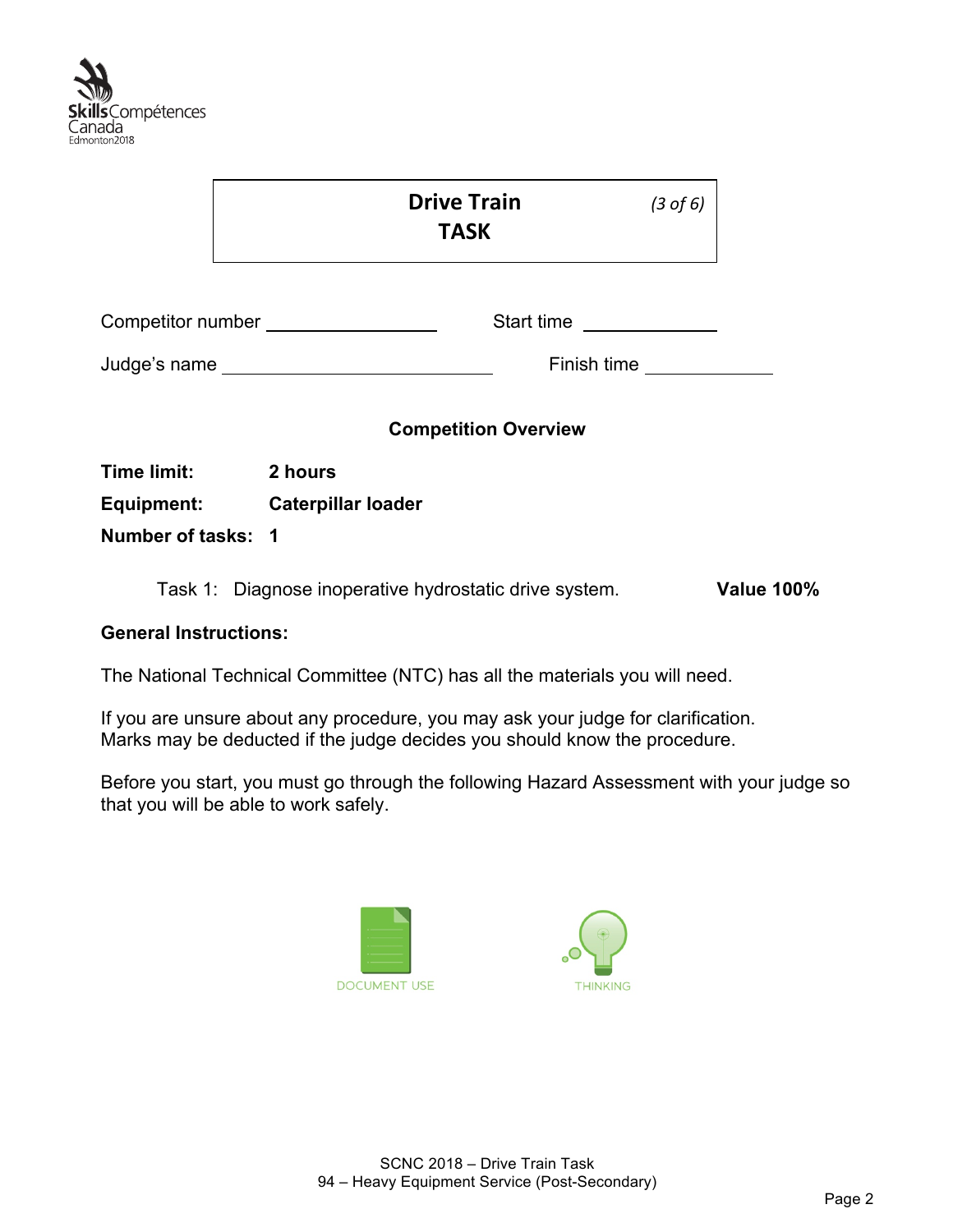

### **Hazard Assessment:**

This Hazard Assessment is to discuss the following **4 hazards** and the counteractive measures you must take.

**Hazard 1:** Heavy objects may fall off of the bench onto your feet.



- Insure all objects on the workbench will not be accidentally knocked off.
- § Keep your work area neat.



- **Hazard 2:** Touching lubricating fluids may irritate skin.
	- Latex gloves and wiping cloths are available.

**Hazard 3:** Sharp edges from the parts can cut skin.



§ Keep hands clear of sharp edges.

**Hazard 4:** Lifting heavy components can injure your back.



- § A portable lifting crane will be available to lift heavy items.
- The judge will be available to help lift items if necessary.

I have read this hazard assessment and the judge has explained it to me.

I understand the hazards and I will take precautions to avoid them.

**Judge's name** 

| <b>Date</b> |  |
|-------------|--|
|             |  |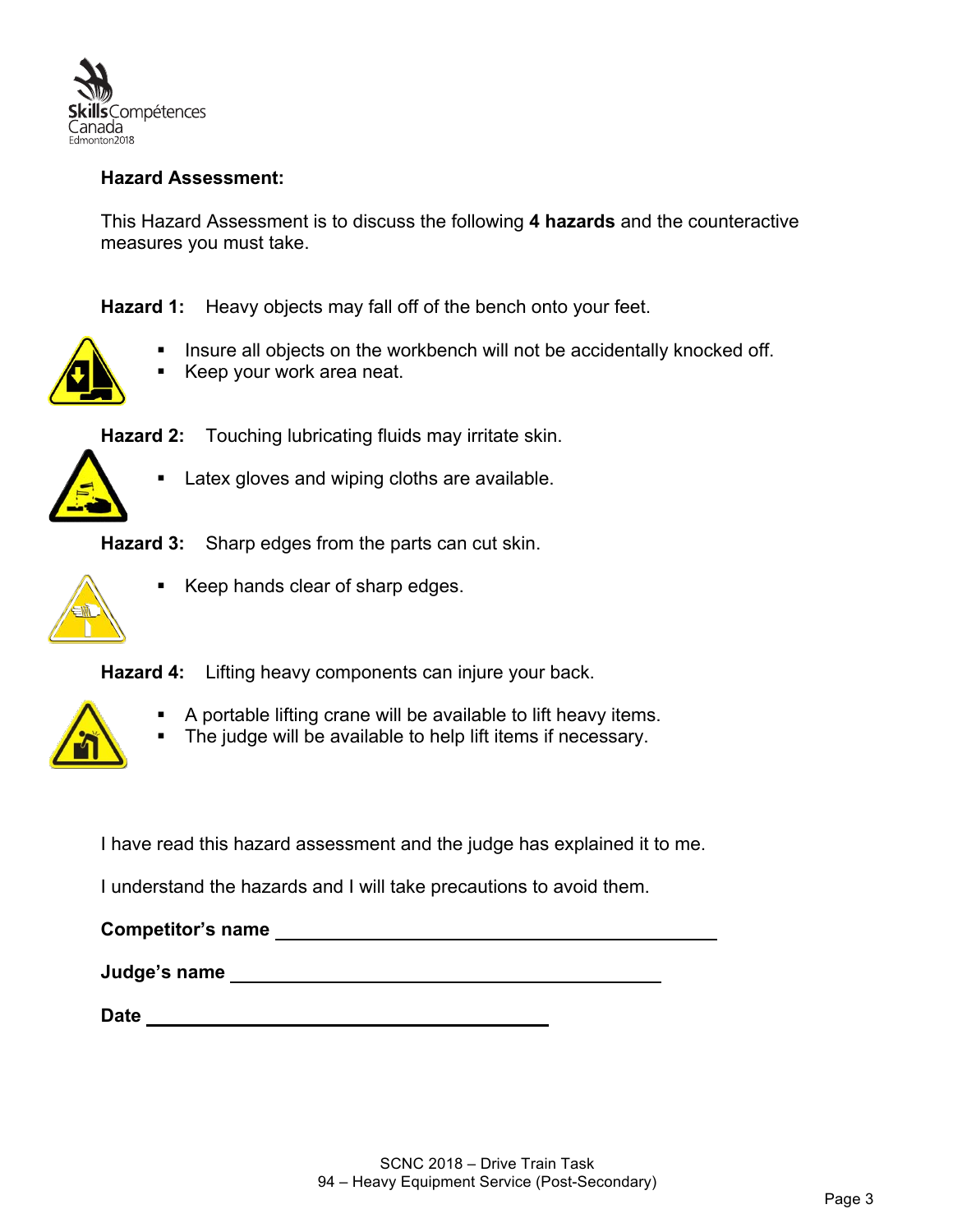

### **Evaluation:**

Number of marks possible: **16.7**

| <b>Skills evaluated</b>                                           |
|-------------------------------------------------------------------|
|                                                                   |
| a. Use of safety equipment & safe and clean workspace             |
| b. Use and interpretation of service manuals & schematic diagrams |
| c. Logical order of repair                                        |
| d. Proper use of tools                                            |
| e. Precise adjustment of components                               |
| f. Accurate measurements                                          |
| g. Superior Workmanship (Documentation)                           |
| h. Identification of faults, codes, or components                 |



*If you cannot proceed with a task, ask your judge for assistance.* 



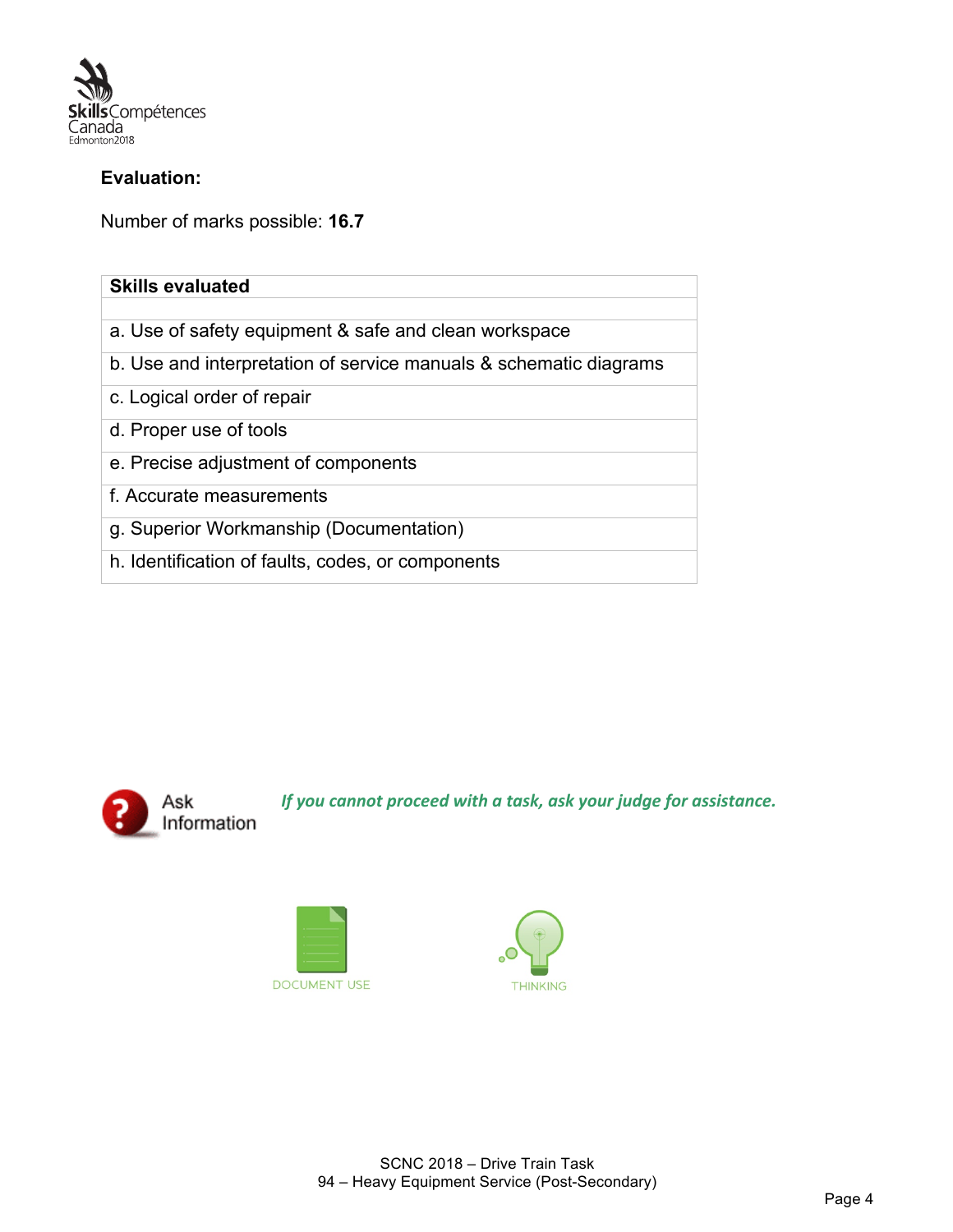

### **Task 1 of 1: Diagnose inoperative hydrostatic drive system. Value 100 %**

Follow the manufacturer's procedures too safely, appropriately, and accurately:

- 1. Remove a drive-axle assembly from the axle housing.
- 2. In point form; briefly record your findings or components that were out of specifications.

\_\_\_\_\_\_\_\_\_\_\_\_\_\_\_\_\_\_\_\_\_\_\_\_\_\_\_\_\_\_\_\_\_\_\_\_\_\_\_\_\_\_\_\_\_\_\_\_\_\_\_\_\_\_\_\_\_\_\_\_\_\_\_\_\_\_\_\_\_\_\_\_\_\_\_\_\_\_\_\_\_\_\_

\_\_\_\_\_\_\_\_\_\_\_\_\_\_\_\_\_\_\_\_\_\_\_\_\_\_\_\_\_\_\_\_\_\_\_\_\_\_\_\_\_\_\_\_\_\_\_\_\_\_\_\_\_\_\_\_\_\_\_\_\_\_\_\_\_\_\_\_\_\_\_\_\_\_\_\_\_\_\_\_\_\_\_

\_\_\_\_\_\_\_\_\_\_\_\_\_\_\_\_\_\_\_\_\_\_\_\_\_\_\_\_\_\_\_\_\_\_\_\_\_\_\_\_\_\_\_\_\_\_\_\_\_\_\_\_\_\_\_\_\_\_\_\_\_\_\_\_\_\_\_\_\_\_\_\_\_\_\_\_\_\_\_\_\_\_\_

\_\_\_\_\_\_\_\_\_\_\_\_\_\_\_\_\_\_\_\_\_\_\_\_\_\_\_\_\_\_\_\_\_\_\_\_\_\_\_\_\_\_\_\_\_\_\_\_\_\_\_\_\_\_\_\_\_\_\_\_\_\_\_\_\_\_\_\_\_\_\_\_\_\_\_\_\_\_\_\_\_\_\_

\_\_\_\_\_\_\_\_\_\_\_\_\_\_\_\_\_\_\_\_\_\_\_\_\_\_\_\_\_\_\_\_\_\_\_\_\_\_\_\_\_\_\_\_\_\_\_\_\_\_\_\_\_\_\_\_\_\_\_\_\_\_\_\_\_\_\_\_\_\_\_\_\_\_\_\_\_\_\_\_\_\_\_

\_\_\_\_\_\_\_\_\_\_\_\_\_\_\_\_\_\_\_\_\_\_\_\_\_\_\_\_\_\_\_\_\_\_\_\_\_\_\_\_\_\_\_\_\_\_\_\_\_\_\_\_\_\_\_\_\_\_\_\_\_\_\_\_\_\_\_\_\_\_\_\_\_\_\_\_\_\_\_\_\_\_\_